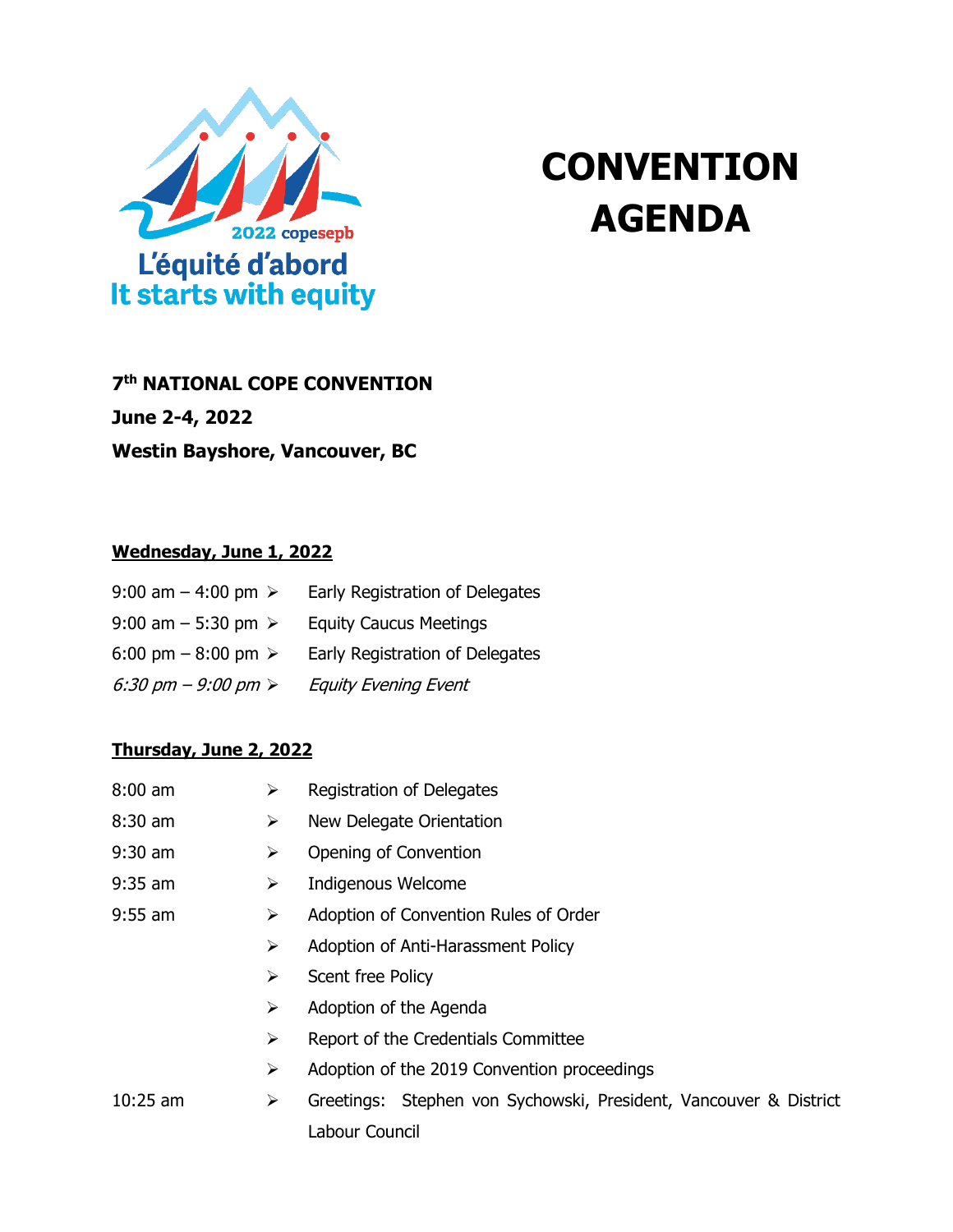| $10:30$ am   | ➤ | Address: Bea Bruske, President, Canadian Labour Congress |
|--------------|---|----------------------------------------------------------|
| $11:00$ am   | ➤ | Report of the National President                         |
| $11:30$ am   | ➤ | Greetings: Kennedy Stewart, Mayor of Vancouver (video)   |
| $12:00$ noon |   | Adjournment                                              |
| $1:30$ pm    | ➤ | Report of the National Secretary-Treasurer               |
| $2:00$ pm    | ➤ | Keynote Speaker: Ivan Coyote                             |
| $2:45$ pm    | ➤ | <b>Resolutions - Constitutional</b>                      |
| $4:15$ pm    | ➤ | Vice Presidents' Reports – Regions 1 and 2               |
| $4:45$ pm    |   | Adjournment                                              |

6:00 pm – 9:00 pm President's Reception

### **Friday, June 3, 2022**

| $9:30$ am    | ➤                     | Call to order                                              |
|--------------|-----------------------|------------------------------------------------------------|
| $9:31$ am    | $\blacktriangleright$ | Report of the Credentials Committee                        |
| $9:35$ am    | ➤                     | Vice-President Report, Region 3                            |
| $10:00$ am   | ➤                     | Greetings: BC Minister of Labour, Harry Bains              |
| $10:20$ am   | $\blacktriangleright$ | <b>Resolutions</b>                                         |
| $11:15$ am   | $\blacktriangleright$ | Greetings: Laird Cronk, President, BC Federation of Labour |
| $11:30$ am   | $\blacktriangleright$ | Vice-President Report, Region 4                            |
| $11:50$ am   | $\blacktriangleright$ | Group Photo                                                |
|              |                       |                                                            |
| $12:00$ noon |                       | Adjournment                                                |
| $1:30$ pm    | ➤                     | Keynote Speaker: Esi Edugyan                               |
| $2:30$ pm    | ➤                     | Canadian Equity Council Report                             |
| $2:45$ pm    | $\blacktriangleright$ | Greetings: Jagmeet Singh, Leader, NDP                      |
| $3:05$ pm    | ➤                     | <b>Resolutions</b>                                         |

No scheduled evening events